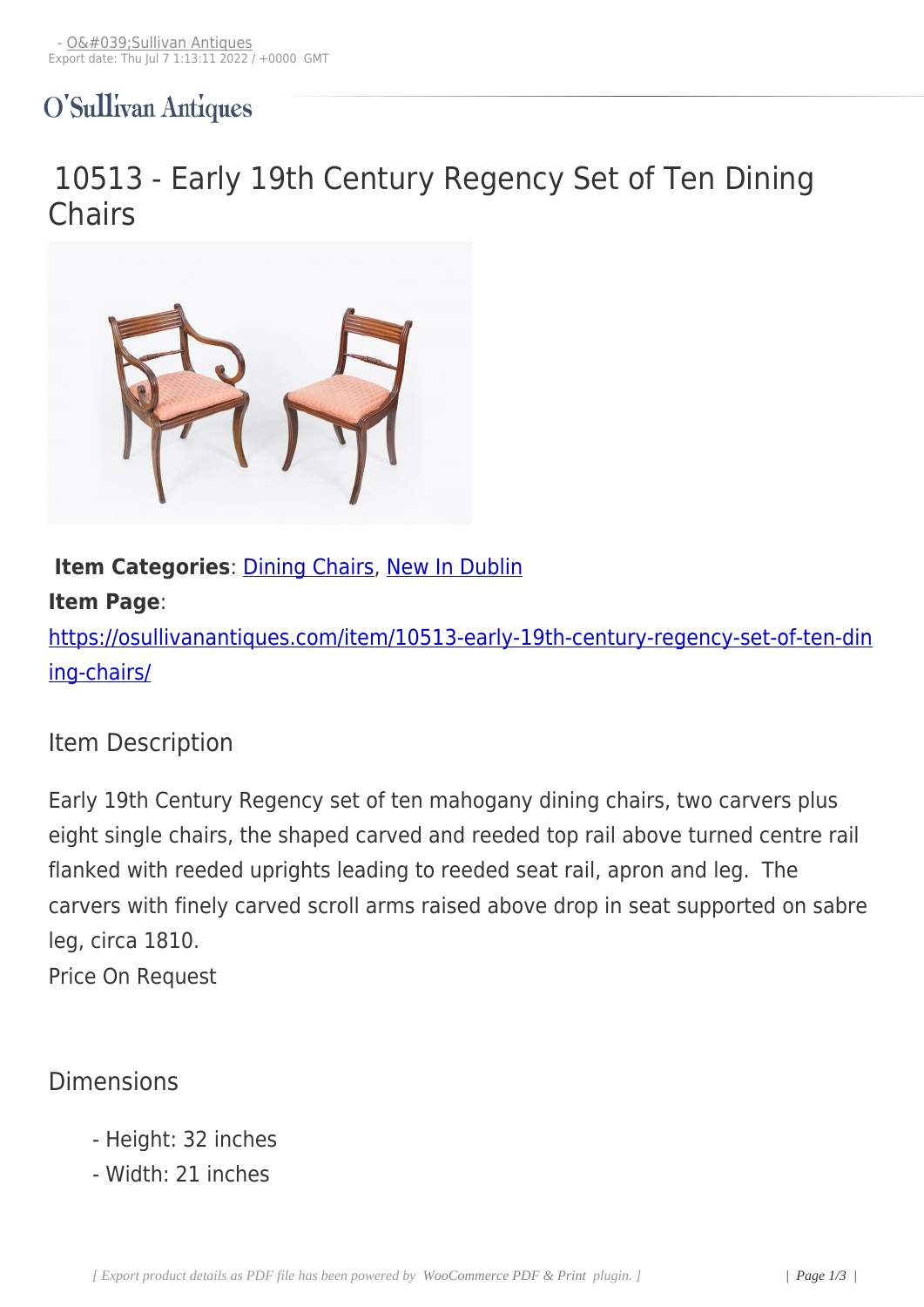- [Depth: 22 inches](https://osullivanantiques.com/?post_type=product&p=7164)

Item Gallery